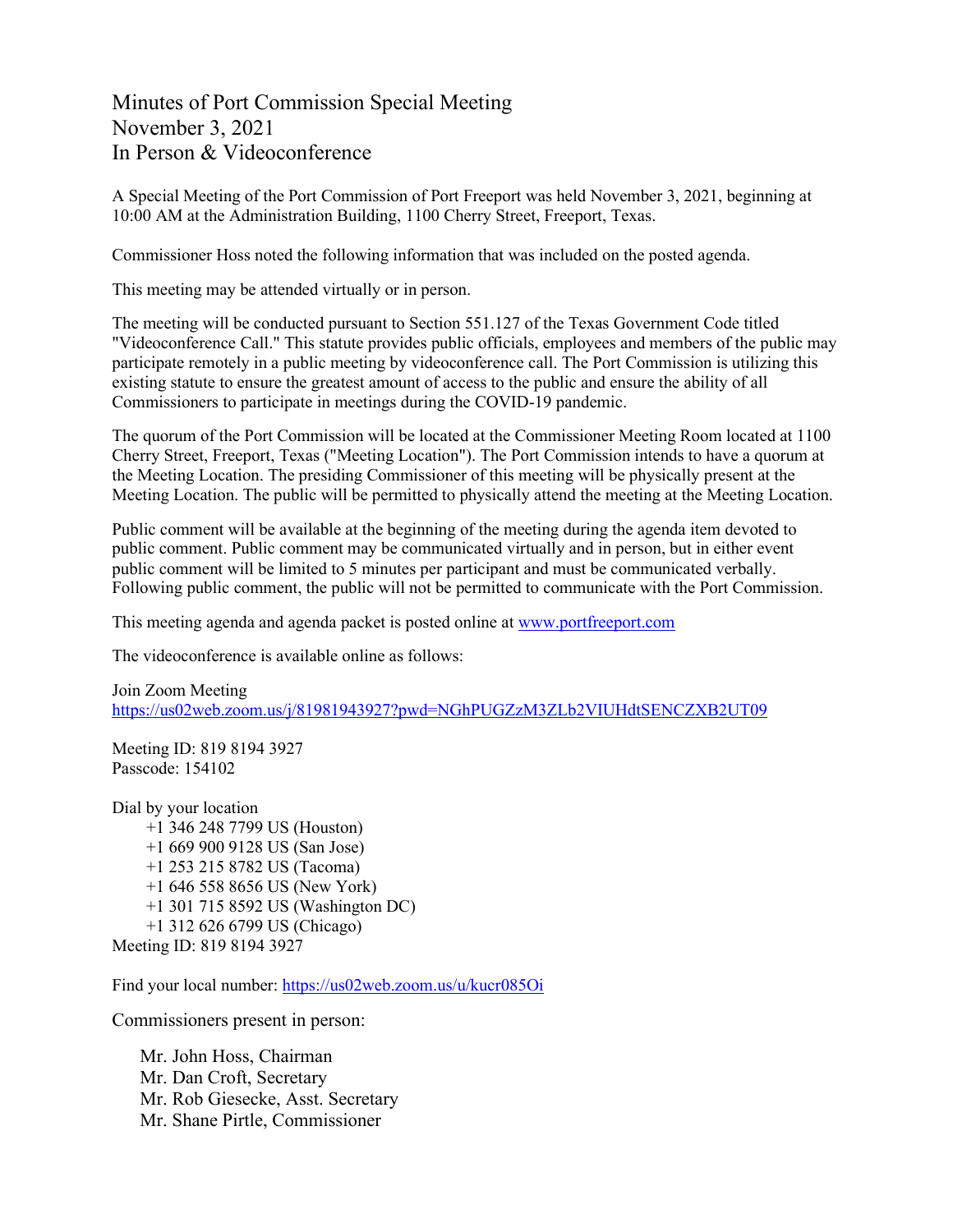Commissioners present via videoconference:

Mr. Rudy Santos, Vice Chairman Mr. Ravi Singhania, Commissioner

Staff Members Present:

Mr. Jason Cordoba, Legal Counsel Ms. Phyllis Saathoff, Executive Director/CEO Mr. Rob Lowe, Director of Administration/CFO Mr. Chris Hogan, Director of Protective Services Mr. Brandon Robertson, Network Systems Manager Ms. Missy Bevers, Executive Assistant Ms. Mary Campus, Controller Ms. Tricia Vela, Public Affairs Assistant

- 1. CONVENE OPEN SESSION in accordance with Texas Government Code Section 551.001, et. seq., to review and consider the following:
- 2. Roll Call Commissioners Santos and Singhania were both present for the meeting via videoconference while Commissioners Croft, Giesecke, Hoss, and Pirtle were present in person.
- 3. Public Comment There were no public comments.
- 4. Adoption of a Resolution approving the temporary exemption from taxation for qualified property damaged by a disaster.

Mr. Lowe stated that on September 13, 2021, Governor Abbott declared Brazoria County to be a disaster are due to Hurricane Nicholas. As a result, property owners may quality for an exemption from taxation of a portion of the appraised value of qualified property if they suffered damage of at least 15% of the property as a result of the disaster. The exemptions will be automatically applied to qualifying properties for taxing units who had not yet adopted a tax rate as of September 13, 2021. Since Port Freeport adopted its tax rate on September 9, prior to the declaration date, the Port Commission must adopt the exemption within 60 days of the disaster declaration to allow qualifying properties to claim the exemption. If the exemption is not adopted, the exemption will not be applied for qualifying properties. Mr. Lowe also noted the chief appraiser will make the final determination on whether or not those who apply for the exemption, will qualify for the exemption. The exemption will then be placed into one of the four following categories 15%, 30%, 60% and 100%. Staff previously met with the Finance Advisory Committee to discuss this exemption which must be adopted by November 12.

A motion was made by Commissioner Croft to adopt the resolution approving the temporary exemption from taxation for qualified property damaged by a disaster. The motion was seconded by Commissioner Singhania with all Commissioners present voting in favor of the motion.